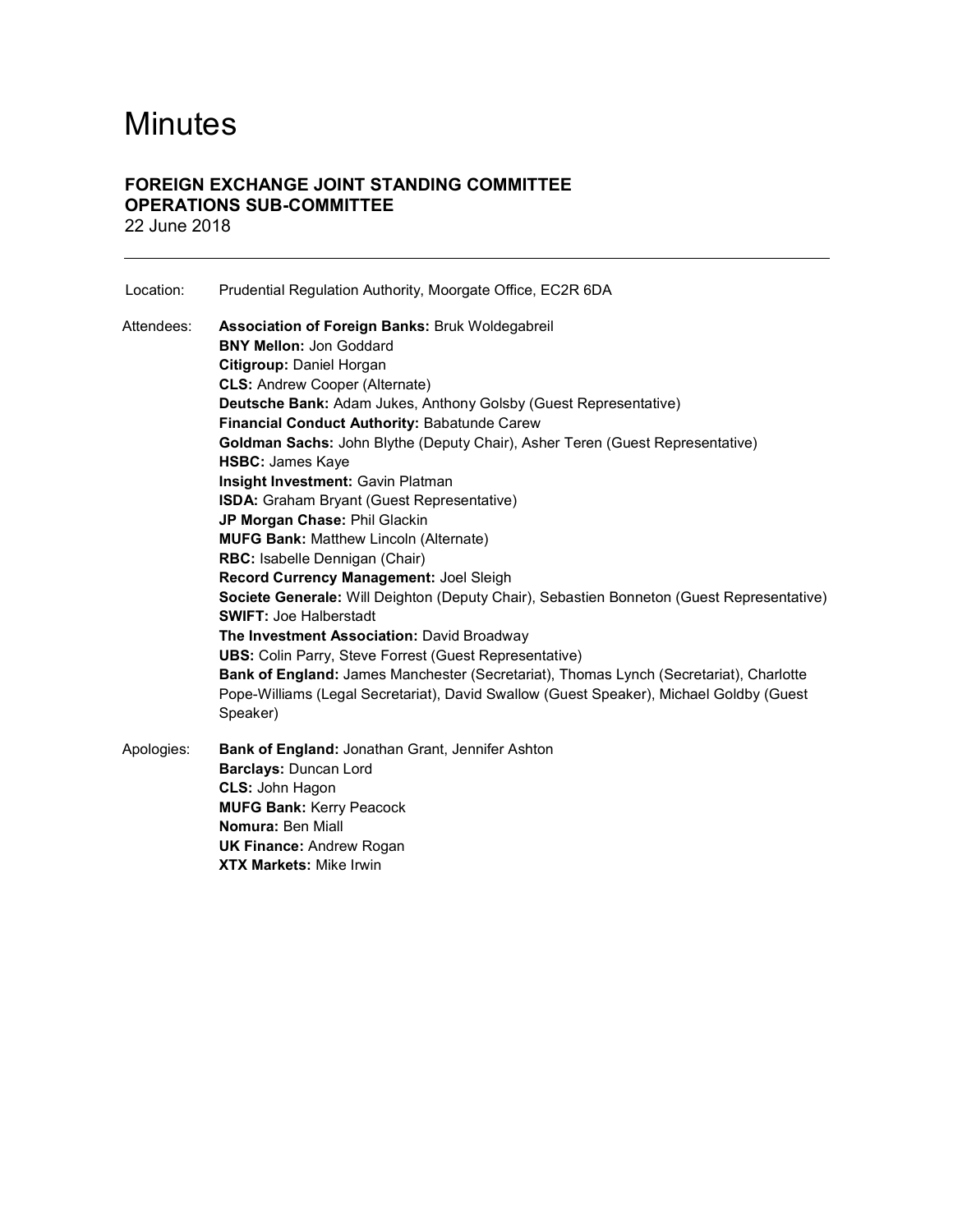### Minute

# 1. Welcome and apologies

The Chair welcomed Andrew Cooper (CLS) and Matthew Lincoln (MUFG Bank) representing as alternates. The Chair welcomed guest representatives Anthony Golsby (Deutsche Bank), Asher Teren (Goldman Sachs), Graham Bryant (ISDA), Sebastien Bonneton (Societe Generale) and Steve Forrest (UBS). The Chair welcomed guest speakers David Swallow and Michael Goldby (Bank of England).

The Chair introduced Bruk Woldegabreil (Association of Foreign Banks) as a new member to the FXJSC Operations Sub-committee.

Apologies were received from Jonathan Grant and Jennifer Ashton (Bank of England), Duncan Lord (Barclays), John Hagon (CLS), Kerry Peacock (MUFG Bank), Ben Miall (Nomura), Andrew Rogan (UK Finance) and Mike Irwin (XTX Markets).

# 2. FXJSC Competition Guidelines Reminder

Charlotte Pope-Williams (Bank of England) reminded attendees of the competition guidelines and that the purpose of the FXJSC was to serve as a forum for discussing issues of common concern to market participants and infrastructure providers operating in the UK's wholesale FX market. Charlotte explained that the UK's withdrawal from the European Union (EU) is a market sensitive issue and provided some suggestions about how to structure the discussion on EU withdrawal considerations for FX operations, with a view to minimising the legal risks to the Operations Sub-committee. Charlotte explained that individual operating plans, prices or market practices should not be discussed. Instead members should seek to identify and discuss the external factors generally impacting the Sub-committee members arising from EU withdrawal.

# 3. EU Withdrawal Unit Policy Update

David Swallow and Michael Goldby (Bank of England) provided an overview of the organisation of EU withdrawal related work at the Bank of England, and a high-level description of the key work streams. They explained the FPC's judgement of progress against actions to mitigate the risk of disruption to end users of financial services – which is published in the Bank's Financial Stability Report – and the process of onshoring financial services legislation which is led by the UK Government with technical advice from the Bank in areas of relevance to its statutory objectives.

# 4. UK's withdrawal from the EU – Considerations for FX Operations

Members discussed some of the potential implications of the UK's withdrawal from the EU for the wholesale FX market in the UK. The group sought to identify the factors which may generally impact FX market participants, the potential implications of the different approaches to these issues, and the merits of these in turn. The broad themes of discussion included: regulatory issues, considerations about legal entity changes, changes to industry-standard legal documentation, infrastructure changes and configuration impacts.

A regulatory theme that members discussed was the possible outcomes stemming from the Settlement Finality Directive (SFD) as a consequence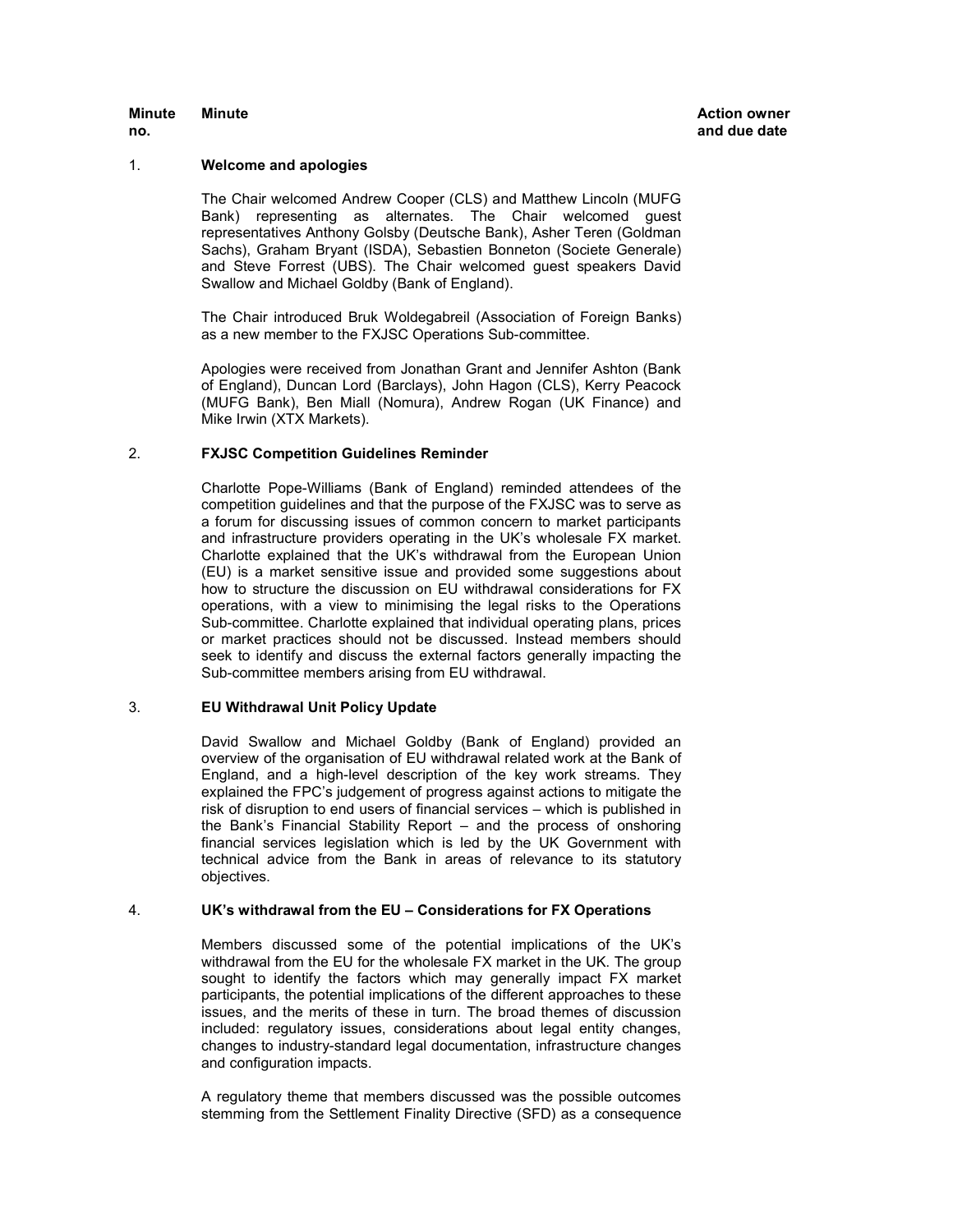of the UK's withdrawal from the EU. SFD is implemented in UK law through the Settlement Finality Regulations. It protects payments and transfers of securities made by EU participants into 'designated systems' i.e. payment and securities settlement systems, governed by the law of an EU Member State from claims in the event of the insolvency of those participants. It was noted that there is a risk that non-EU domiciled designated systems may lose certain key protections under SFD as implemented in national law across the EU. Members considered some of the ongoing workstreams which seek to go some way to address this matter. One of the approaches mentioned was reciprocal SFD coverage between the UK and EU jurisdictions for designated systems. It was acknowledged however that any legislative changes would be a matter for UK and EU authorities to negotiate. Members discussed the work to understand how Recital 7 of the SFD is implemented in EU jurisdictions, and how this could be a mechanism to bring settlement finality benefits to UK institutions that participate in systems in other EU member states. Alongside these workstreams, attendees noted that firms may wish to prepare their own internal contingency plans to mitigate the potential risks posed by losing key protections under the SFD in EU law.

Members remarked that the UK's withdrawal from the EU could impact firms' decisions about their legal entity structure and/or business that operate under each entity. The main approaches to legal entity changes may involve (1) relocating an existing entity, or (2) creating a new entity for business to be lifted and shifted into it. These decisions would be made internally by the firm. Attendees noted that firms may therefore want to be mindful that the time to implement such changes may be longer ahead of EU withdrawal as other firms may also undertake similar changes.

Members discussed some of the possible changes to industry-standard legal documentation that may be required. It was observed that in most instances, re-papering exercises with clients and counterparties would be undertaken on a bilateral or trilateral basis. The discussion covered the types of changes which may need to take place in relation to various legal documentation, on-boarding new entities and static data set up. Members noted that firms should endeavour to engage early with clients and counterparties to understand their intentions and what documentation changes would likely be required. This will help to ensure the necessary documentation is in place ahead of EU withdrawal. Members observed from previous experience that amending documentation with counterparties may lead to re-negotiating the terms of the contract. Members noted that instead firms may wish to replicate the main substance of documentation with requisite changes to account for EU withdrawal as opposed to re-negotiating documentation. Members observed that this approach could be more effective from the perspective of timing.

Members sought to identify some of the infrastructure changes that could be required where firms decided to implement legal entity changes. They also discussed methods that could be used to communicate these changes. Among others, infrastructure changes may include new BIC creation, Standard Settlement Instructions (SSIs) and changes to nostro / vostro relationships. Ultimately individual firms will be accountable for outreach to their clients and counterparties as regards to the notification of any changes. One of the communication methods discussed was firms sending a SWIFT broadcast to their clients and counterparties. However, previous experience would suggest that this method would not be sufficient as the sole method of communication. Therefore firms may also wish to consider other forms of communicating with clients and